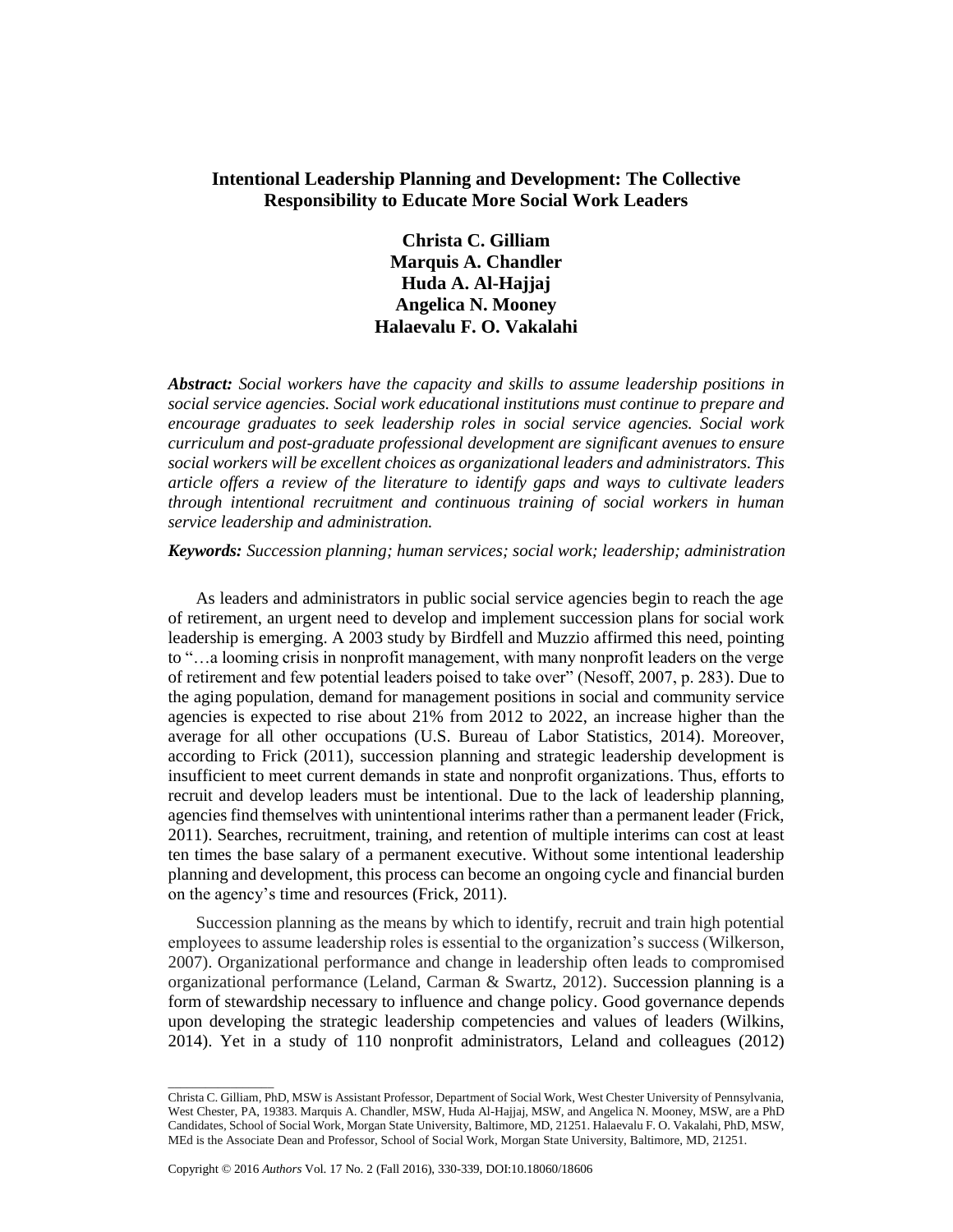reported that a majority of the participants (75%) did not embrace succession planning as one of their central tasks as a leader.

Reid (2011) further indicated that the continuous crises in management exist as a result of leaders being uninterested in taking on leadership tasks, the assumption that succession planning is beyond a leader's scope of work, confusion about how the succession task should be framed, and the lack of information about how to carry out such planning. However, leadership planning and development is a collective responsibility. Agencies need to address the issue of succession planning, and schools of social work need to prepare and equip graduates to take on leadership roles. De-emphasizing macro-level administration and leadership training in schools of social work in favor of direct service and clinical training is well-documented (de Saxe Zerden, Sheely, & Despard, 2016; Ezell, Chernesky & Healy, 2004; Rank & Hutchison, 2000). As a result, an increasing number of human service agencies are being led by executives with degrees from disciplines other than social work (Packard, 2004; Patti, 2003). Although critical thinking and decisionmaking are core competencies in social work curricula and professional development, social workers interested in leadership and administrative positions are often in competition with those trained in nonprofit and law degree programs (Ezell et al., 2004).

The terms leadership, management, and administration are used interchangeably throughout the literature. However, there are important distinctions. As such, "The overriding function of management is to provide order and consistency to organizations, whereas the primary function of leadership is to produce change and movement" (Northouse, 2010, p.10). Furthermore, administration is responsible for policy and decision-making, whereas the manager or leader is responsible for the implementation of policy within the limits set by the administration (Kettner, 2002). This article offers a critical analysis of existing literature pertaining to the role schools of social work play in preparing social work students to assume leadership positions in human services agencies. Although the literature is sparse, available information affirms the significance of preparing trained social workers as viable candidates for leadership, management, and administrative positions in social service agencies.

## **Review of Relevant Literature**

## **Status of Social Work Leadership**

While social work leadership is not a new area, it remains an emerging research topic, as there is a large gap in the literature in terms of evidence-based practices. The existing literature is limited in relation to studies that examine the perceptions of social work executives, academics, practitioners, and students regarding leadership. In a study of 150 social work leaders by Rank and Hutchison (2000), 77% of participants indicated that a social work leader is unique compared to leaders from other professions. For instance, participants believed their social work background contributed to their role as a leader. Themes identified as contributing to their leadership role included a commitment to the NASW Code of Ethics, a systemic perspective, altruism, and concern about the public image of the profession. These themes not only represent the strengths of social work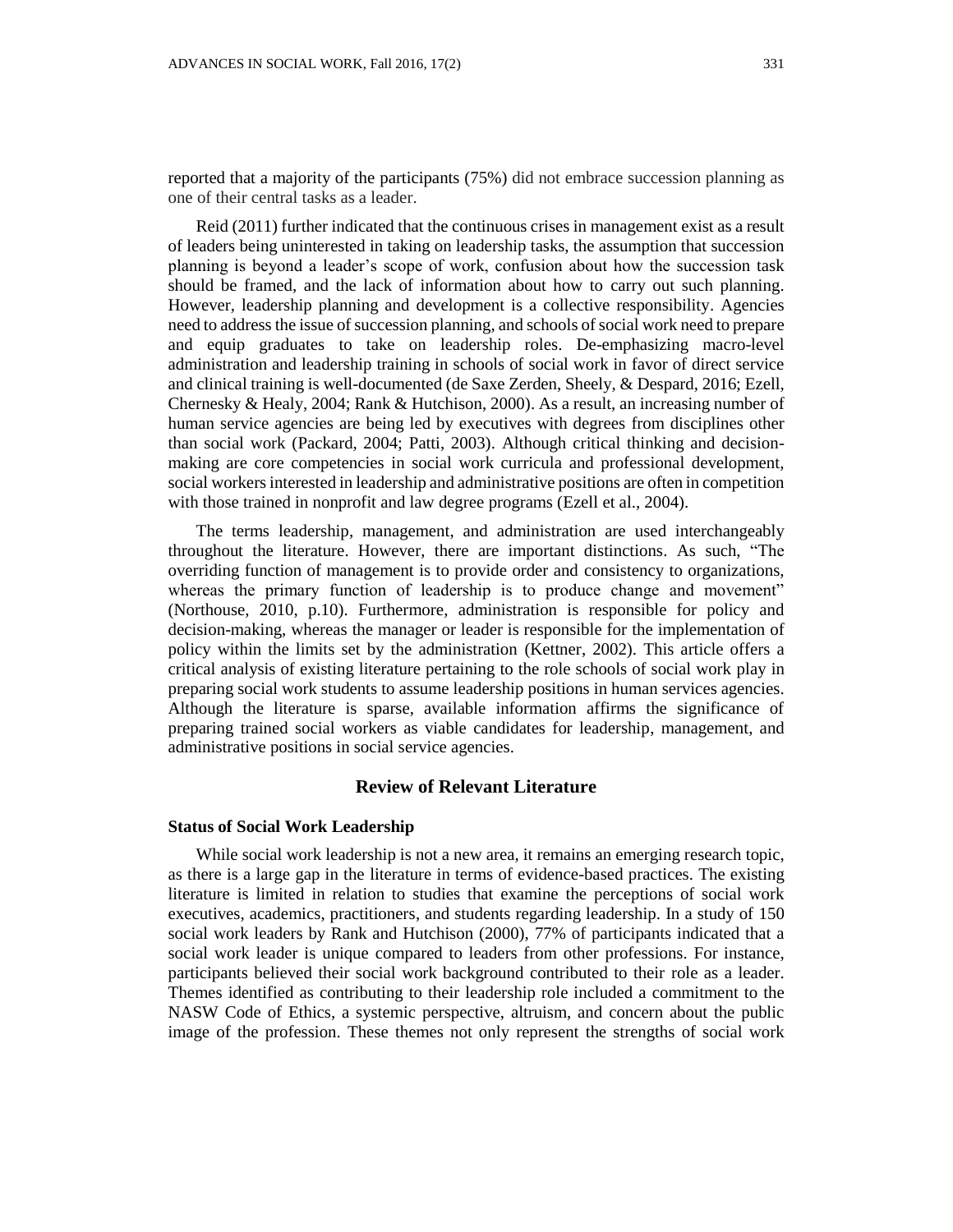leadership, but may also generate challenges when social workers are considered for traditional leadership roles in human service agencies.

The development of social work leaders is a collective responsibility that includes schools of social work, social service agencies, and professional organizations. Currently, most social work schools across the country fail to offer a focus on social work administration. Of the 710 baccalaureate and master's level programs accredited by the Council of Social Work Education, only 37 offer a concentration in management and planning (CSWE, 2015). Day (2011) found that many managers of human service organizations lack advanced degrees and thus the additional knowledge and skills needed for effective leadership and administration. The limited number of management-oriented degrees presents a challenge in meeting the demand for leaders prepared to address today's challenging social and economic environments.

The need for investment in training social workers for leadership and management positions has become a significant issue for several reasons. First, the gerontologic shift in the U.S. population has resulted in a rising need for social workers. Second, the inherent foundation of social work in leadership values such as advocacy, social and economic justice, and competency-based practice leads to a strong base for training leaders. The fields of business and public administration have successfully trained administrators for a variety of organizations. However, the emphasis in social work on multidimensional systems and the commitment to a distinctive code of ethics offers a unique framework for training future leaders and administrators of social service agencies (Nesoff, 2007).

The literature on social work leadership is limited. Available information suggests that in general, social workers are effective leaders. For example, Day (2011) observed that leaders of medical centers rated social work leaders higher on measures of management skills than the social workers rated themselves. While respected by their medically trained colleagues for their managerial competencies, it is clear that social work leaders may experience self-doubt and personal insecurities about their ability to lead, manage, and administer a social service agency. Similarly, Collins-Camargo, Chuang, McBeath, and Bunger (2014) found private child welfare agencies were better equipped than public agencies to meet the needs of their clientele due to excellent management performance and strategies.

## **Preparing Social Work Leaders**

Schools of social work have a significant role in partnership with professional organizations such as the National Association of Social Workers and the Council on Social Work Education to educate and prepare competent leaders to lead social service agencies (Fisher, 2009). Social work graduates who are placed in leadership positions without sufficient preparation often struggle to meet the standards of the positions. As a result, this lack of experience and mentorship can contribute to social workers being passed up for leadership and management positions in social service agencies (Bliss, Pecukonis, & Snyder-Vogel, 2015). There is a national shortage of social-work-trained practitioners and an even larger shortage of social-work-trained leaders who are well-prepared to manage and lead social service agencies (NASW, 2011; U.S. Bureau of Labor Statistics, 2015). A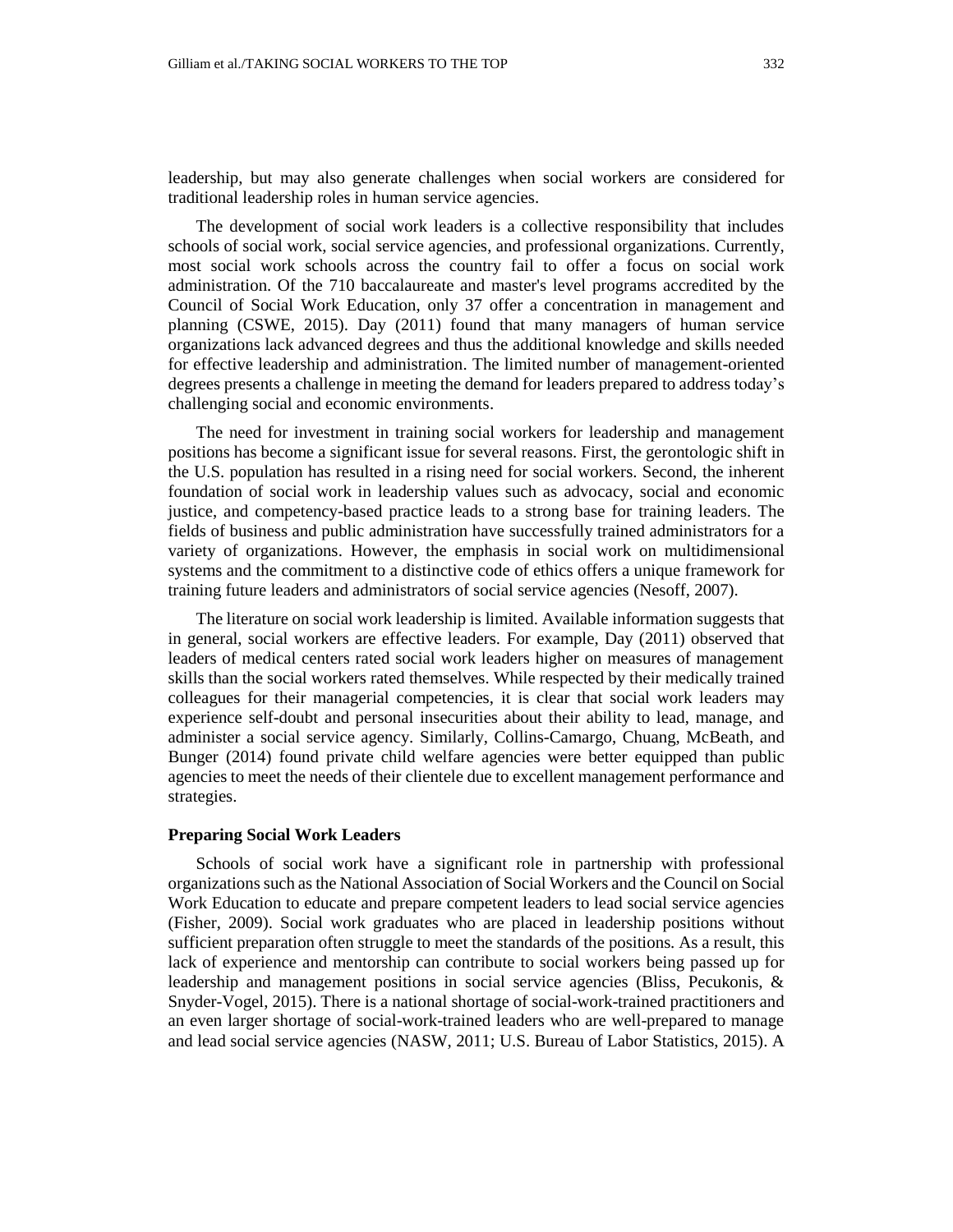reason for this shortage is the small number of schools of social work training graduates specifically as leaders and administrators of social service agencies. In addition to increasing leadership and administration concentrations, there is a need for universities to offer more comprehensive, innovative, and interdisciplinary curricula to their social work students. Emphasizing social work's value of lifelong learning, social work curricula must also include components of post-graduate/continuing education and professional development specifically focused on leadership and administration of social service agencies (Fisher, 2009; Wuenschel, 2006).

In training social work leaders, many relevant models of leadership are available for consideration by schools of social work. A number of studies have explored the various models of leadership used in social work and social service agencies. For instance, Williams-Gray (2014) examined an innovative approach to preparing professional social workers for real-world nonprofit leadership roles. Results indicated that virtual asynchronous classroom experiences were effective for teaching MSW students and that students who are prepared in generalist practice and social work administration are overlooked for nonprofit leadership (Williams-Gray, 2014). Furthermore, Bliss et al. (2014) support the Principled Leadership Development Model for addressing the gap in social work leadership. This model can create adaptable leadership development initiatives for social workers in their professional careers. This model introduced six integrated components: a) underpinning ethical principles, b) core leadership competencies, c) domain-specific leadership competencies, d) integrative practice opportunities and mentoring support, e) ongoing self-reflection and continued growth, and f) evaluation (Bliss et al., 2014). These components can be applied to leadership development among individuals pursuing a Master's of Social Work degree and/or continuing education and professional development.

Several studies have explored social work leadership from an international perspective. McNabb and Webster (2010) compared the leadership approaches used in health policy initiatives in New Zealand and the United States, finding that social workers played the role of the emergent leader, supporting their ability to contribute to leadership positions effectively. In Canada, Butcher (2013) studied 15 female community leaders in Waterloo regarding their journey to leadership. Themes that emerged from the study included responding to injustice, making a lasting difference, and the importance of fostering independence and developing social consciousness at an early age. The impact of leadership in the community, sustaining factors of family and peer support, and the role of formal and informal recognition were also identified. Rejection of traditional models of leadership and redefining community leadership were areas identified for further exploration relative to developing female leaders. The Butcher study also points out that women comprise the greatest proportion of social workers in the United States. The study concludes that women are in a position to become effective leaders of human services organizations.

The Urban Leadership Program (ULP) was developed in 1998 by Simmons College in Massachusetts to address the leadership needs of social service organizations in urban communities (Mittell, 2012). This certificate program provides students with an in-depth opportunity to develop their leadership abilities in order to assume social service leadership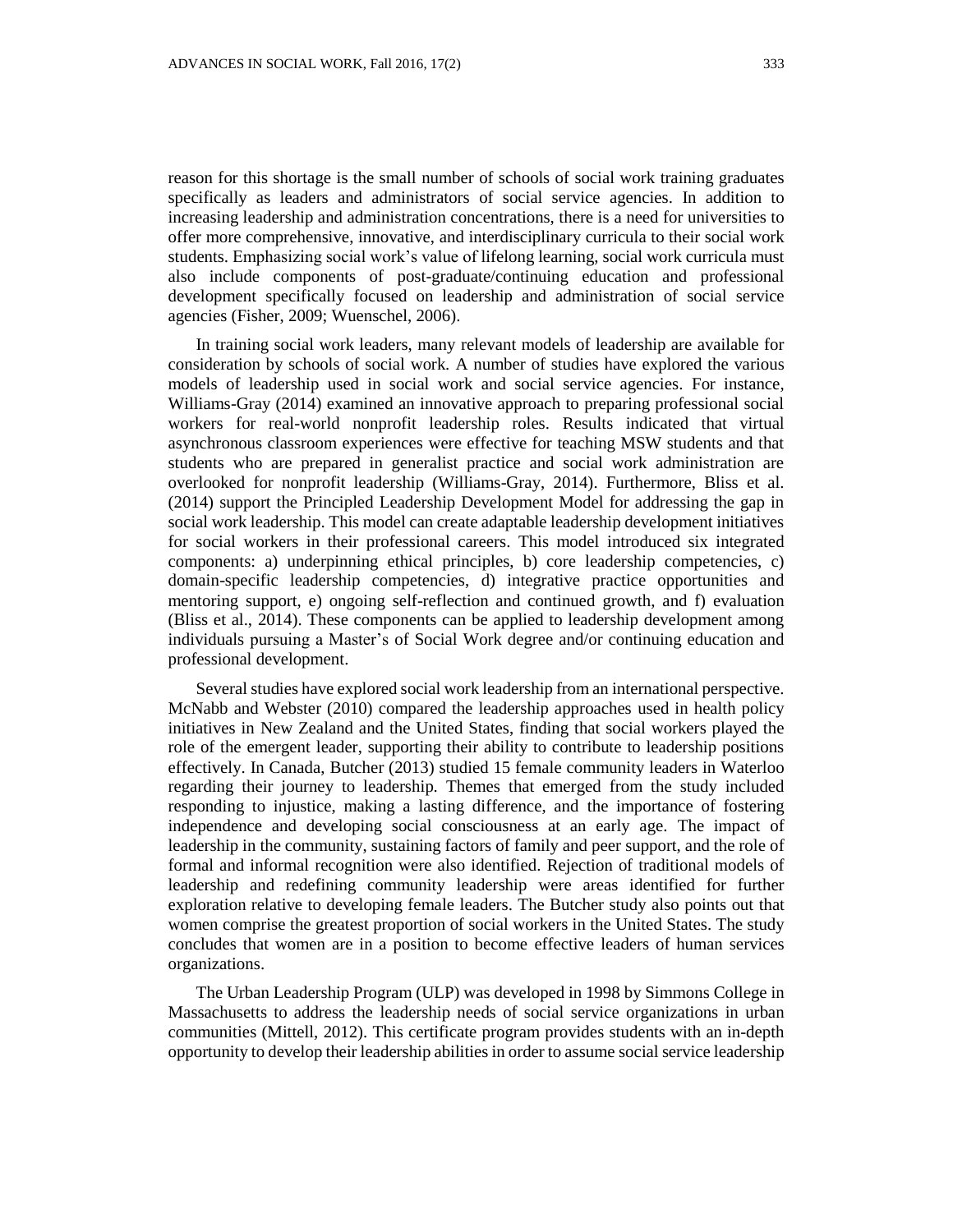roles in urban areas. In addition to the required MSW courses, students in the ULP are required to complete two leadership skills courses and four skills-based mini-courses which provide them with the theoretical and practical foundation for building leadership skills. The program is designed to teach students how to comprehensively assess an organization and the obstacles that impede the delivery of effective, cost-efficient services. Field instruction provides hands-on leadership practice with supervision by community leaders of urban agencies.

Faculty members in schools of social work play a crucial role in not only teaching the curriculum, but also modeling leadership values and practices to students. The commitment of faculty to educate social work leaders is important; their own experiences with academic and non-academic leadership contribute to their utility. Call, Owens, and Vincent (2013) found that faculty believed academic leaders demonstrated transformational leadership qualities, such as a collaborative style that encouraged shared governance, ethical practices, inspirational presence, mentoring activities, relationship-enhancing communication skills, and visionary perspectives. These qualities are consistent with the core values of social work. Drawing upon these experiences with strong campus leaders, faculty can develop social work leadership curricula, and nurture graduates who exhibit leadership traits, such as professionalism, advocacy, and commitment to social justice.

#### **Leadership Challenges**

Among social workers, leadership challenges are multi-faceted, multi-dimensional, and inclusive of individual experiences and organizational challenges. Management and supervisory positions in social service agencies are commonly filled by non-social-work professionals. This poses a challenge as the decisions of social workers are being evaluated by leaders with little insight into the profession and the populations served (NASW, 2011). Non-social-work staff may not share the same professional values and ethics, which can present a barrier to understanding the holistic approach to social work practice. Furthermore, social workers seek to enhance the capacity of people to address their own needs, as well as promote the responsiveness of organizations, communities, and other social institutions to the problems and needs of individuals (NASW, 2011). Such endeavors may not be at the forefront of a non-social-work leader's agenda. As suggested by Wuenschel (2006), leadership in social work academia needs to develop a theoretical perspective for leadership and management that is unique to social service agencies.

A major barrier to advancement in leadership within a social service agency is the high level of burnout among supervisory and case management social workers. Such burnout could be contributing to the low numbers of social workers available for leadership and administrative positions (Webb & Carpenter, 2012; Williams, Nichols, Kirk, & Wilson, 2011). Wells (2006) also comments that, due to burnout resulting from individual circumstances or a non-supportive organizational system, social workers are not retained in positions long enough to acquire the necessary skills for promotions. The high workforce turnover rates resulting from the intensity of a social worker's daily life, the shortage of social-work-educated professionals, and the associated negative impacts on service users and agencies have been long-standing concerns in many developed countries, especially the United States (Webb & Carpenter, 2012). Nonetheless, some workforce turnover is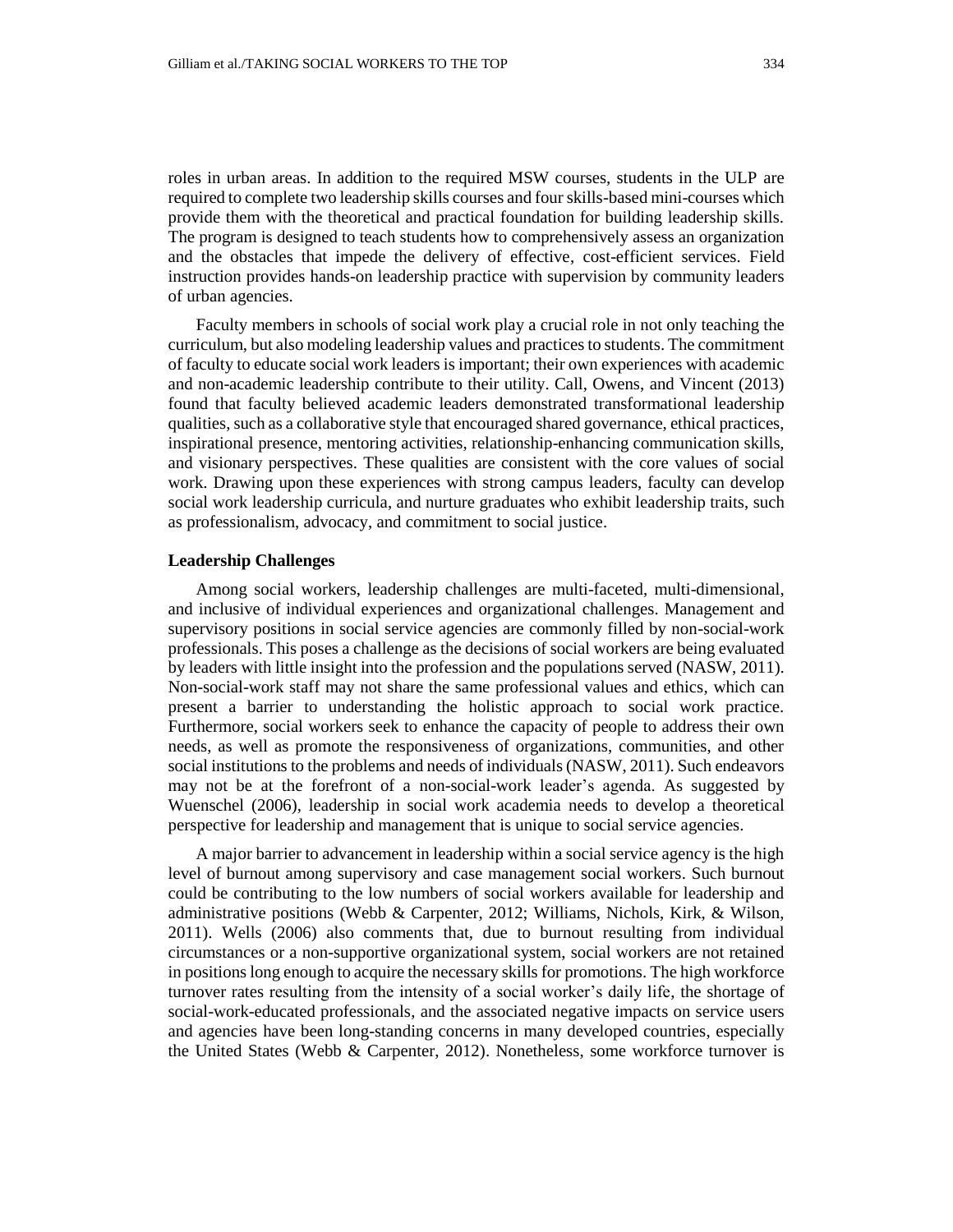both natural and inevitable, especially when considering that not all who enter the social work profession should or will remain in practice, and those who leave do so for a variety of reasons (Webb & Carpenter, 2012).

Moreover, the life of a modern-day social work leader clearly is not easy given the social and economic crises experienced by individuals, families, and communities in the past several years. Inside social service organizations, social work leaders must lead and motivate a diversified group of people, work across organizational boundaries, improve efficiency, and achieve growth. Externally, these social work leaders face a complex and globalized environment, and yet must manage the requirements of government and keep up with competitors. Within this global environment, there are many cultural considerations that social work leaders must grapple with in order to be effective. Today's social work leaders must work across cultural boundaries with others who likely have different ways of working (Gentry, Eckert, Stawiski & Zhao, 2014). Overall, the literature suggests several major gaps, including: a) the need for specific training in leadership, management, and administration for social workers and b) the lack of evidence-based best practices for social work leadership.

## **Analysis and Discussion**

Social workers serve in leadership roles across different environments, but not in sufficient numbers, and not always as the first choice for leadership positions. The reasons for the low numbers of social work leaders are complex and multi-dimensional. A comprehensive training approach that includes personal and professional interests and confidence in one's preparation and competence is imperative. Social workers can become effective leaders in social service agencies if they are fully prepared through social work curriculum and post-graduate professional development that focuses on leadership and administration. The most effective social work leaders receive leadership training and education that prepares them to provide effective services to underserved populations. Available information attests to the qualifications and capacity of social workers as leaders and administrators of social service agencies. Social workers with the appropriate background in terms of education and work experience in macro-level practice and administration are excellent candidates for leadership positions in social service agencies. Schools of social work are in prominent positions to educate, train, and graduate wellprepared social work leaders.

Additionally, a need for more comprehensive, interdisciplinary, and cross-cultural leadership training for social work leaders is affirmed. Social work leadership curriculum can provide opportunities to develop transformational leadership qualities, shared governance, communication skills, and visionary perspective. For example, social workers can develop the leadership competencies recommended by the Network for Social Work Managers and adopted by the Council on Social Work Education which include an emphasis on the business side of leading an agency, including knowledge and skills in budgeting, fundraising, marketing, and governance (Wimpfheimer, 2004).

The field education component of social work also provides a real-world setting for training social work leaders. For instance, field education can offer opportunities to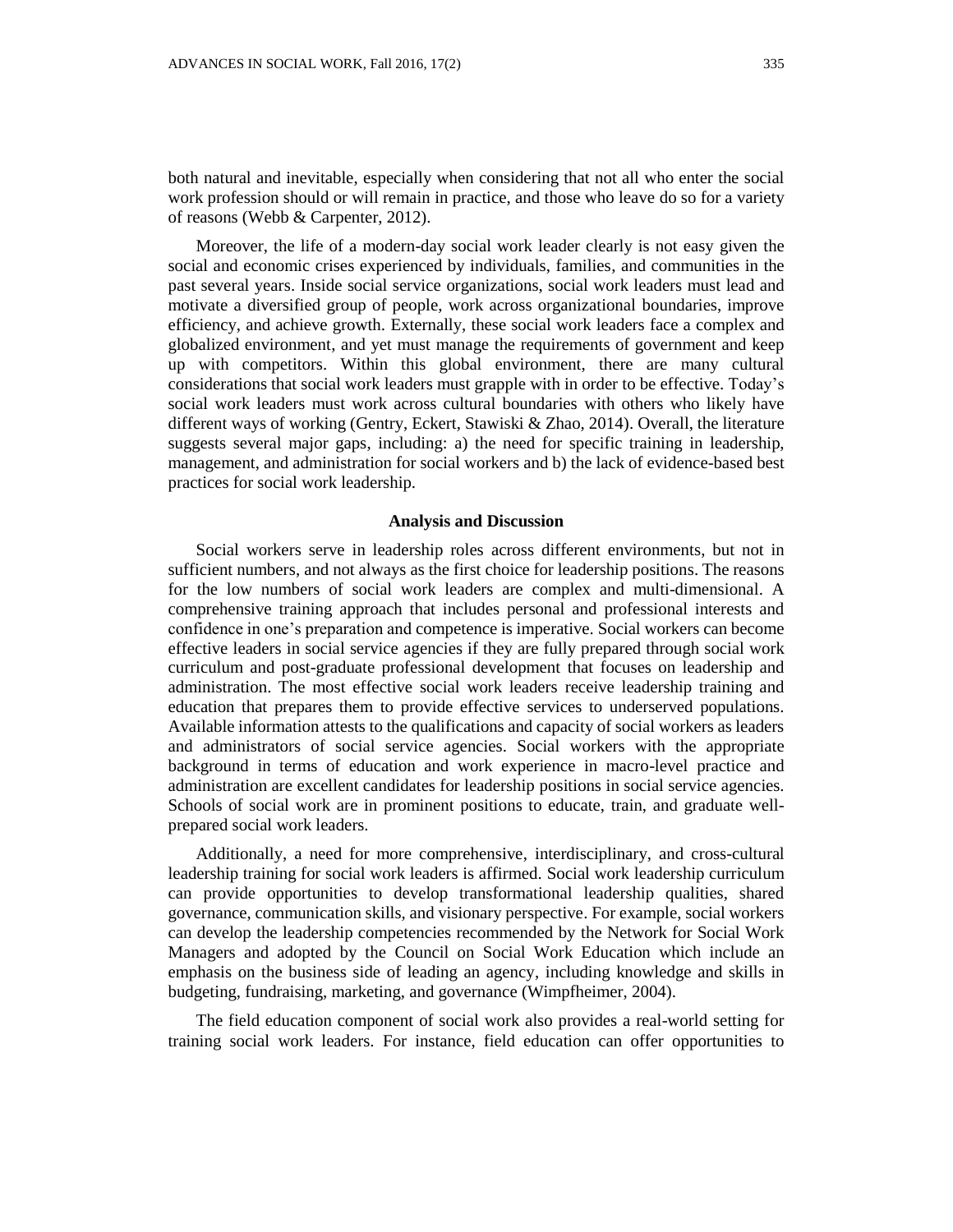Overall, social workers have demonstrated their capacity to lead organizations. An investment of resources in training additional social work leaders to replace retiring leaders is urgently needed. An intentionally well-developed succession plan will sustain continuity and increase the quality of services provided. Analysis of the literature generated several significant implications that may contribute to future understanding and initiatives that promote the education, training, and retention of social work leaders in social service agencies.

First, social work scholars must increase the knowledge base on theories and best practices to support social workers in leadership positions in social service agencies. Such research endeavors can also identify areas where further expertise is needed. Second, intentional recruitment and retention of social work leaders from schools of social work and within social service agencies is imperative. Incentives such as monetary rewards and programs that create opportunities for retention of top talent, promotion, and growth need to be instituted in social service agencies.

Third, human services agencies can create the conditions for successful development and retention of social work leaders by creating a supportive organizational culture and providing training opportunities that align with the agency's current needs and future directions for leadership (Gothard & Austin, 2013). Policies that support opportunities and allocate funding for social work leadership development would increase the likelihood of more social work practitioners pursuing leadership careers. Recruitment strategies within agencies may include collaborating with schools of social work to identify candidates and instituting internal recruitment and grooming of practitioners with a knack for leadership. Within agencies, mentoring strategies may include one-on-one coaching, group mentoring and professional development opportunities including partnering with local schools of social work on research and publication (Germak, 2012).

Fourth, schools of social work must reconsider the current dichotomizing of social work as micro or macro practice, instead of social work as inclusive of both micro and macro practice. The link between micro and macro level practice should be sustained in the development of social work leaders. Schools of social work must also increase the number of concentrations offered in social work leadership and administration to increase the number of students prepared to enter the workforce in leadership positions with social service agencies. These concentrations must also be culturally and linguistically relevant for leading an increasingly diverse workforce. The multidimensional systems perspective, code of ethics, a focus on leading social change efforts, and advocating for social and economic justice for all, provides a unique framework and promising opportunities to develop well-rounded leaders.

Finally, advancing the conversation requires a cultural shift in leadership and administration perspectives, theories, and best practices. With the diversity in the workforce, particularly in terms of the growing numbers of women of color interested in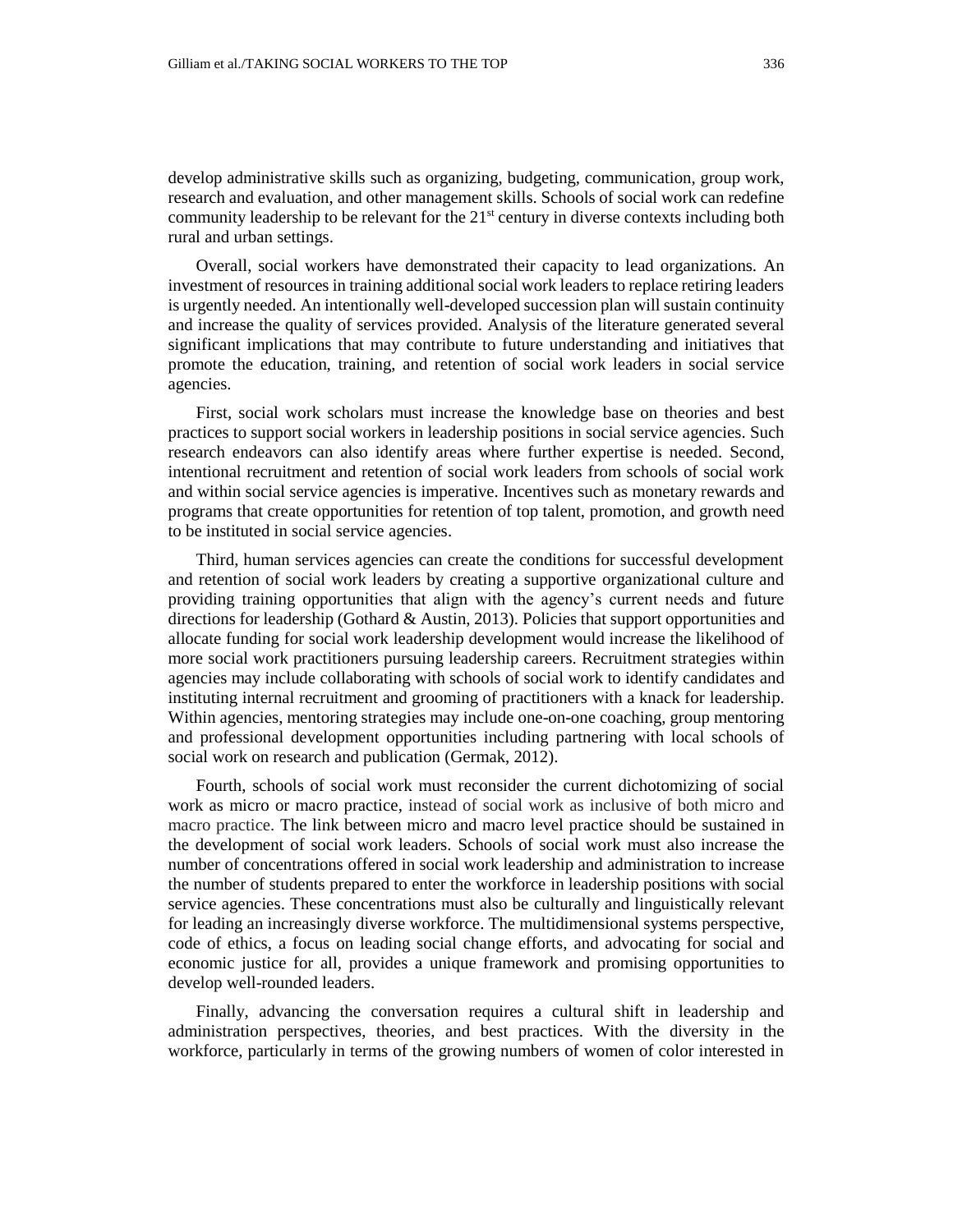leadership positions (Sanchez-Hucles & Davis, 2010), there is a need to diversify the pool of leadership and administration through breaking systemic barriers, extensive coaching, and proper education and professional development. In all of these endeavors to prepare culturally and linguistically competent leaders, schools of social work have a major role given their foundation in values, ethics, advocacy, promotion of equity, respect for diversity, and social justice.

## **References**

- Bliss, D., Pecukonis, E., & Snyder-Vogel, M. (2014). Principled leadership development model for aspiring social work managers and administrators: Development and application. *Human Service Organizations: Management, Leadership & Governance, 38*(1), 5-15. doi[:http://dx.doi.org/10.1080/03643107.2013.853008](http://dx.doi.org/10.1080/03643107.2013.853008)
- Butcher, L. A. (2013). *The road less travelled: Women's journeys to community leadership in the Waterloo Region* (Master's thesis). Wilfrid Laurier University, Ontario, Canada. Retrieved from <http://scholars.wlu.ca/etd/1624/>
- Call, C. R., Owens, L. W., & Vincent, N. J. (2013). Leadership in social work education: Sustaining collaboration and mission. *Advances in Social Work, 14*(2), 594-612.
- Collins-Camargo, C., Chuang, E., McBeath, B., & Bunger, A. C. (2014). Private child welfare agency managers' perceptions of the effectiveness of different performance management strategies. *Children and Youth Services Review*, *38*, 133-141. doi[:http://dx.doi.org/10.1016/j.childyouth.2014.01.019](http://dx.doi.org/10.1016/j.childyouth.2014.01.019)
- Council on Social Work Education. (2015). *Commission on Accreditation*: *2008 statistics on social work education in the United States*. Retrieved from [http://www.cswe.org/CentersInitiatives/DataStatistics/ProgramData/52539/44889.asp](http://www.cswe.org/CentersInitiatives/DataStatistics/ProgramData/52539/44889.aspx) [x](http://www.cswe.org/CentersInitiatives/DataStatistics/ProgramData/52539/44889.aspx)
- Day, K. (2011). *Assessing the leadership and management skills of senior VA social work leaders by internal stakeholders* (Doctoral dissertation). The Catholic University of America, Washington, D.C. Retrieved from <http://aladinrc.wrlc.org/handle/1961/9305>
- de Saxe Zerden, L., Sheely, A., & Despard, M. R. (2016). Debunking macro myths: Findings from recent graduates about jobs, salaries, and skills. *Social Work Education, 35*(7), 752-766. doi[:http://dx.doi.org/10.1080/02615479.2016.1188915](http://dx.doi.org/10.1080/02615479.2016.1188915)
- Ezell, M., Chernesky, R. H., & Healy, L. M. (2004). The learning climate for administration students. *Administration in Social Work*, *28*(1), 57-76. doi[:http://dx.doi.org/10.1300/J147v28n01\\_05](http://dx.doi.org/10.1300/J147v28n01_05)
- Fisher, E. A. (2009). Motivation and leadership in social work management: A review of theories and related studies. *Administration in Social Work, 33*(4), 347-367. doi[:http://dx.doi.org/10.1080/03643100902769160](http://dx.doi.org/10.1080/03643100902769160)
- Frick, J. (2011). Succession planning and leadership transition. *Communities in Schools.*  Retrieved fro[m http://www.communitiesinschools.org/media/uploads/attachments/](http://www.communitiesinschools.org/media/uploads/attachments/) Judy\_Fricks\_Leadership\_Transition\_Report.pdf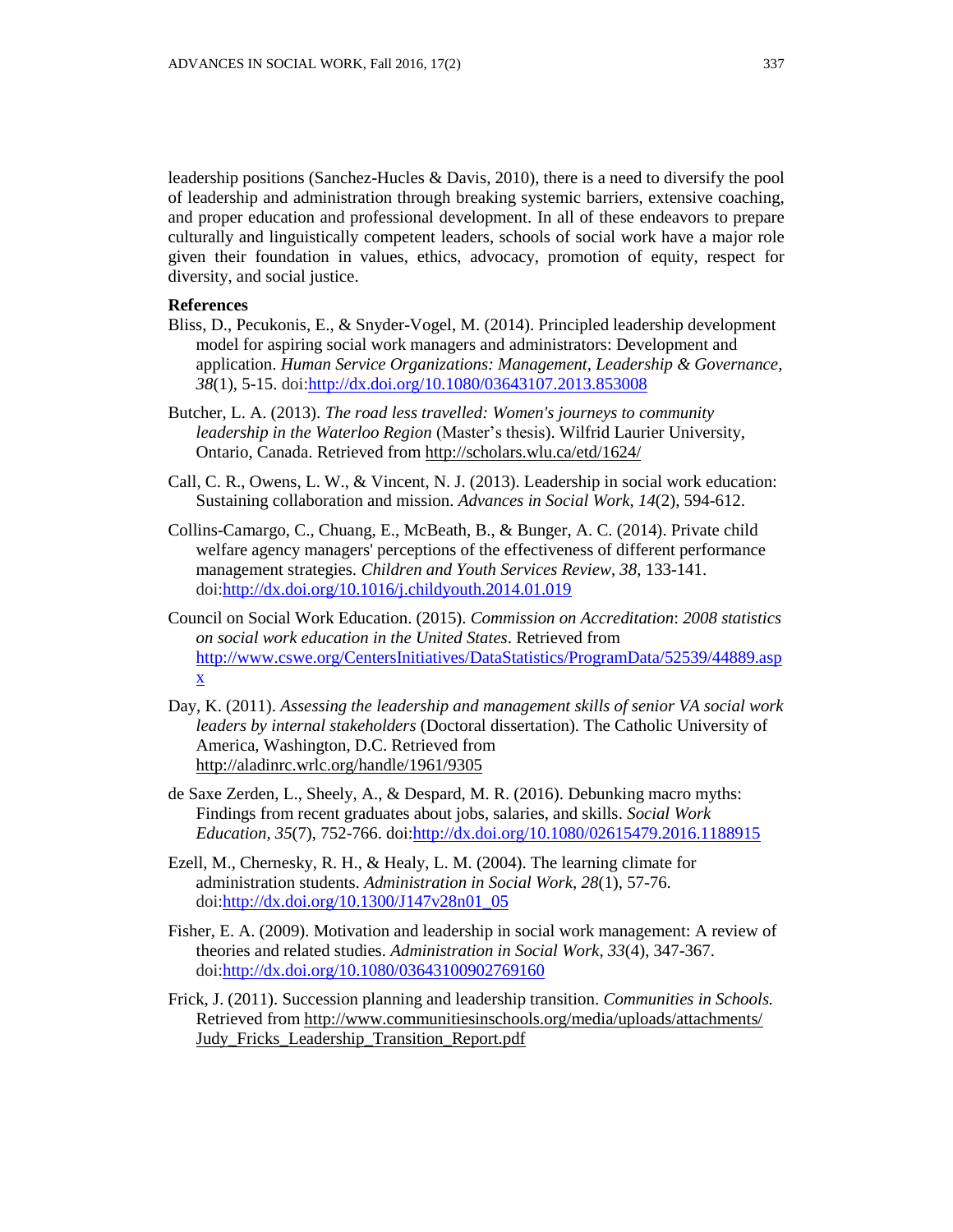- Gentry, W., Eckert, R., Stawiski, S., & Zhao, S. (2014). *The challenges leaders face around the world: More similar than different.* Retrieved from <http://www.ccl.org/Leadership/pdf/research/ChallengesLeadersFace.pdf>
- Germak, A.J. (2012). *Building leadership and management capacity in the human service sector through training and professional development.* Huamin Research Center, School of Social Work, Rutgers University. Retrieved from <http://socialwork.rutgers.edu/centersandprograms/Huamin.aspx>
- Gothard, S., & Austin, M. J. (2013). Leadership succession planning: Implications for nonprofit human service organizations. *Administration in Social Work*, *37*(3), 272- 285. doi[:http://dx.doi.org/10.1080/03643107.2012.684741](http://dx.doi.org/10.1080/03643107.2012.684741)
- Kettner, P. M. (2002). *Achieving excellence in the management of human services organizations*. Boston, MA: Allyn & Bacon.
- Leland, S. M., Carman, J. G., & Swartz, N. J. (2012). Understanding managerial succession planning at the local level: A study of the opportunities and challenges facing cities and counties. *National Civic Review, 101*(2), 44-50. doi[:http://dx.doi.org/10.1002/ncr.21076](http://dx.doi.org/10.1002/ncr.21076)
- McNabb, D., & Webster, M. (2010). Qualities and practices of professional social work leadership in an interdisciplinary mental health service: An action learning approach. *Action Learning: Research and Practice*, *7*(1), 41-57. doi[:http://dx.doi.org/10.1080/14767330903576846](http://dx.doi.org/10.1080/14767330903576846)
- Mittell, E. S. (2012, October). Promoting leadership learning in clinical field education: The Urban Leadership Program at Simmons School of Social Work. *Field Educator.* Retrieved fro[m http://www2.simmons.edu/ssw/fe/i/Mittell.pdf](http://www2.simmons.edu/ssw/fe/i/Mittell.pdf)
- National Association of Social Workers. (2011). Code of ethics of the National Association of Social Workers. Retrieved from <http://www.utexas.edu/ssw/dl/files/academic-programs/other/nasw-code-of-ethics.pdf>
- Nesoff, I. (2007). The importance of revitalizing management education for social workers. *Social Work, 52*(3), 283-285. doi[:http://dx.doi.org/10.1093/sw/52.3.283](http://dx.doi.org/10.1093/sw/52.3.283)
- Northouse, P. G. (2010). *Leadership: Theory and practice* (5th ed.). Thousand Oaks, CA: Sage.
- Packard, T. (2004). Issues in designing and adapting an administration concentration. *Administration in Social Work, 2*(1), 5-19. doi[:http://dx.doi.org/10.1300/J147v28n01\\_02](http://dx.doi.org/10.1300/J147v28n01_02)
- Patti, R. J. (2003). Reflections on the state of management in social work. *Administration in Social Work, 27*(2), 1-11. doi[:http://dx.doi.org/10.1300/J147v27n02\\_01](http://dx.doi.org/10.1300/J147v27n02_01)
- Rank, M. G., & Hutchison, W. S. (2000). An analysis of leadership within the social work profession. *Journal of Social Work Education, 36*(3), 487-502.